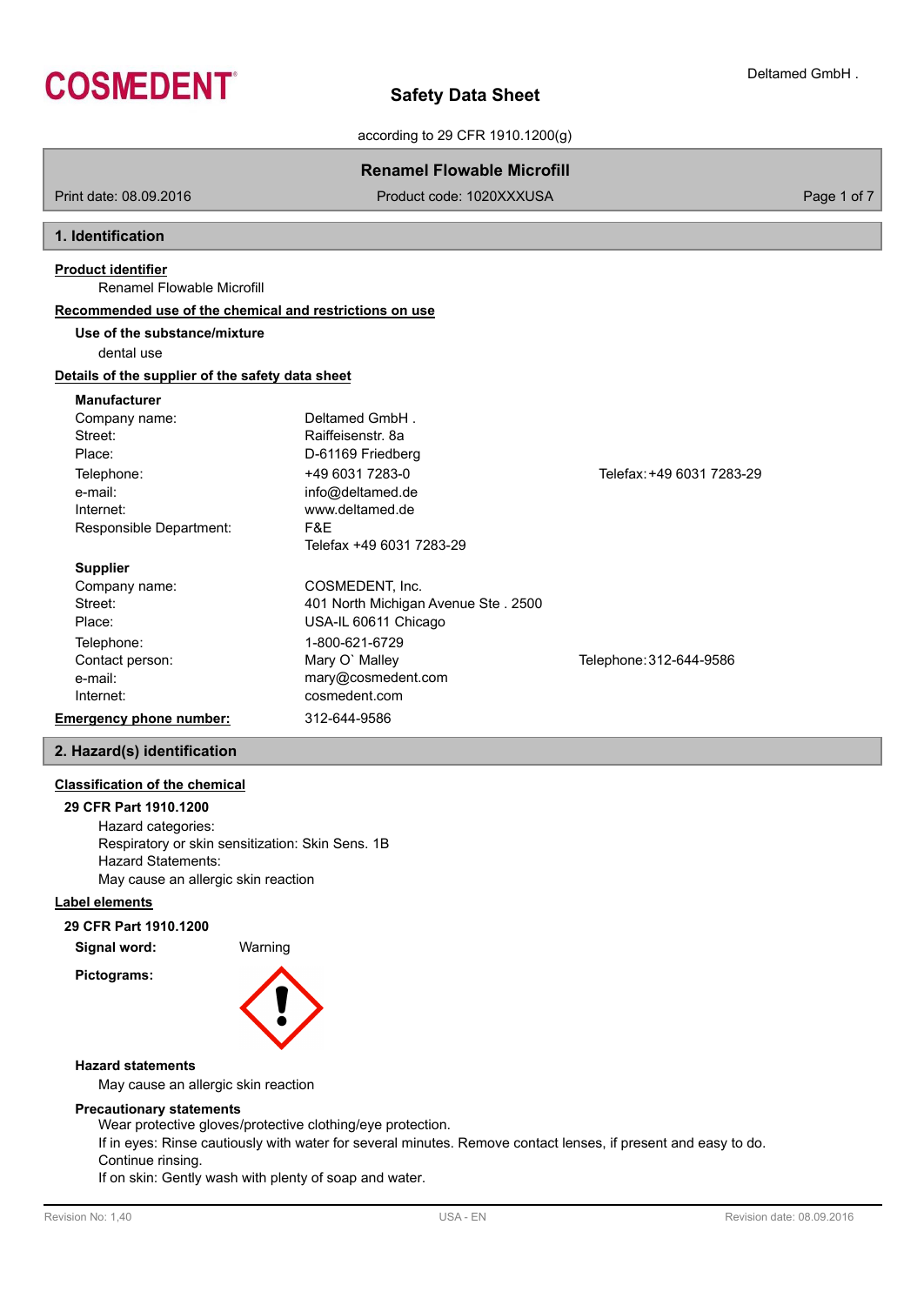

according to 29 CFR 1910.1200(g)

# **Renamel Flowable Microfill**

Print date: 08.09.2016 **Product code: 1020XXXUSA** Product code: 1020XXXUSA Page 2 of 7

If skin irritation or rash occurs: Get medical advice/attention.

# **Hazards not otherwise classified**

Polymerization with heat evolution may occur in the presence of radical forming substances (e.g. peroxides), reducing substances, and/or heavy metal ions.

# **3. Composition/information on ingredients**

# **Mixtures**

#### **Chemical characterization**

Mixture of acrylic resins, fillers and initiators.

#### **Hazardous components**

| CAS No     | l Components                                                                        | Quantity     |
|------------|-------------------------------------------------------------------------------------|--------------|
| 72869-86-4 | 7,7,9-Trimethyl-4,13-dioxo-3,14-dioxa-5,12-diaza-hexadecan-1,16-diol dimethacrylate | * 20 - 50 %l |
| 2082-81-7  | 1,4 Butanediol dimethacrylate                                                       | $* < 25 \%$  |
| 1565-94-2  | Bisphenol A Diglycidyl Methacrylate                                                 | $*$ < 10 %   |

# **Further Information**

\* The specific chemical identtity and/or exact percentage (concentration) of this composition has been withheld as a trade secret.

#### **4. First-aid measures**

#### **Description of first aid measures**

#### **General information**

Medical treatment is necessary if symptoms occur which are obviously caused by skin or eye contact with the product or by inhalation of its vapours. Take off all contaminated clothing immediately.

#### **After inhalation**

Provide fresh air. Medical treatment necessary.

#### **After contact with skin**

After contact with skin, wash immediately with plenty of water and soap. Immediately remove any contaminated clothing, shoes or stockings. Medical treatment necessary.

#### **After contact with eyes**

After eye contact: Rinse immediately carefully and thoroughly with eye-bath or water. Consult an ophthalmologist.

# **After ingestion**

Do NOT induce vomiting. Medical treatment necessary.

# **Most important symptoms and effects, both acute and delayed**

No information available.

# **Indication of any immediate medical attention and special treatment needed**

Treat symptomatically.

# **5. Fire-fighting measures**

# **Extinguishing media**

#### **Suitable extinguishing media**

Foam. Extinguishing powder, Carbon dioxide,

# **Specific hazards arising from the chemical**

In case of fire may be liberated: Carbon monoxide. Carbon dioxide Hazardous decomposition products

# **Special protective equipment and precautions for fire-fighters**

In case of fire: Wear self-contained breathing apparatus.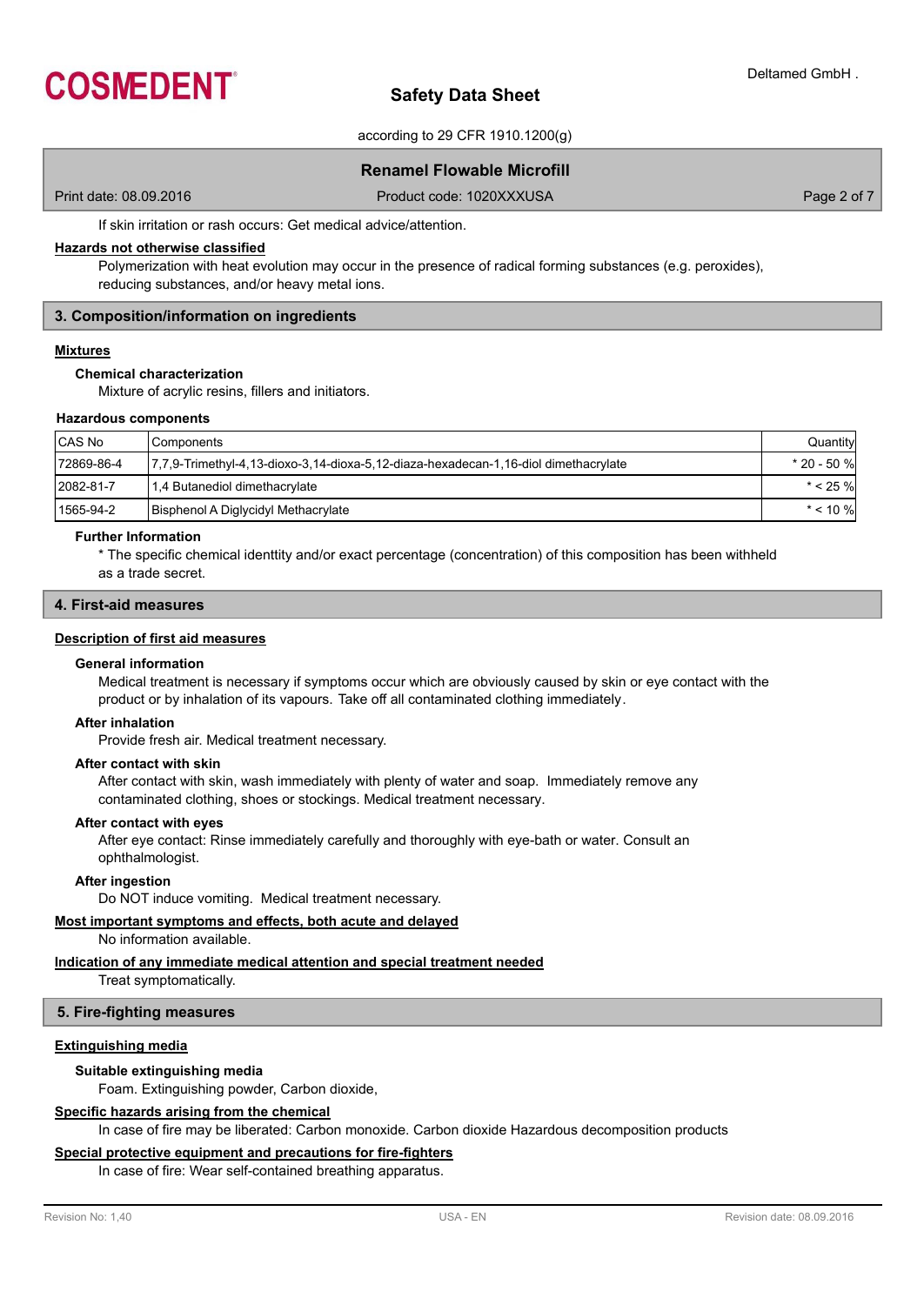

according to 29 CFR 1910.1200(g)

# **Renamel Flowable Microfill**

Print date: 08.09.2016 **Product code: 1020XXXUSA** Product code: 1020XXXUSA Page 3 of 7

# **Additional information**

Suppress gases/vapours/mists with water spray jet. Collect contaminated fire extinguishing water separately. Do not allow entering drains or surface water.

# **6. Accidental release measures**

# **Personal precautions, protective equipment and emergency procedures**

Provide adequate ventilation. Do not breathe gas/fumes/vapour/spray. Avoid contact with skin, eyes and clothes. Use personal protection equipment.

# **Environmental precautions**

Do not allow to enter into surface water or drains.

# **Methods and material for containment and cleaning up**

Take up mechanically. Treat the recovered material as prescribed in the section on waste disposal.

#### **Reference to other sections**

Safe handling: see section 7 Personal protection equipment: see section 8 Disposal: see section 13

#### **7. Handling and storage**

# **Precautions for safe handling**

# **Advice on safe handling**

Provide good room ventilation.

# **Advice on protection against fire and explosion**

Keep away from sources of ignition. - No smoking.

#### **Conditions for safe storage, including any incompatibilities**

#### **Requirements for storage rooms and vessels**

Protect from the action of light. Keep only in the original container at a temperature between 4 -25 °C (40 -75°F). Can polymerize with intense heat release.

#### **Advice on storage compatibility**

Do not store together with: Oxidising agent food

# **8. Exposure controls/personal protection**

#### **Control parameters**

# **Exposure controls**

#### **Protective and hygiene measures**

Avoid contact with skin, eyes and clothes. Draw up and observe skin protection programme. Wash hands and face before breaks and after work and take a shower if necessary. When using do not eat or drink.

#### **Eye/face protection**

tightly fitting goggles

# **Hand protection**

Gloves should be replaced regularly, especially after extended contact with the product. For each work-place a suitable glove type has to be selected.

#### **Skin protection**

Wear suitable protective clothing.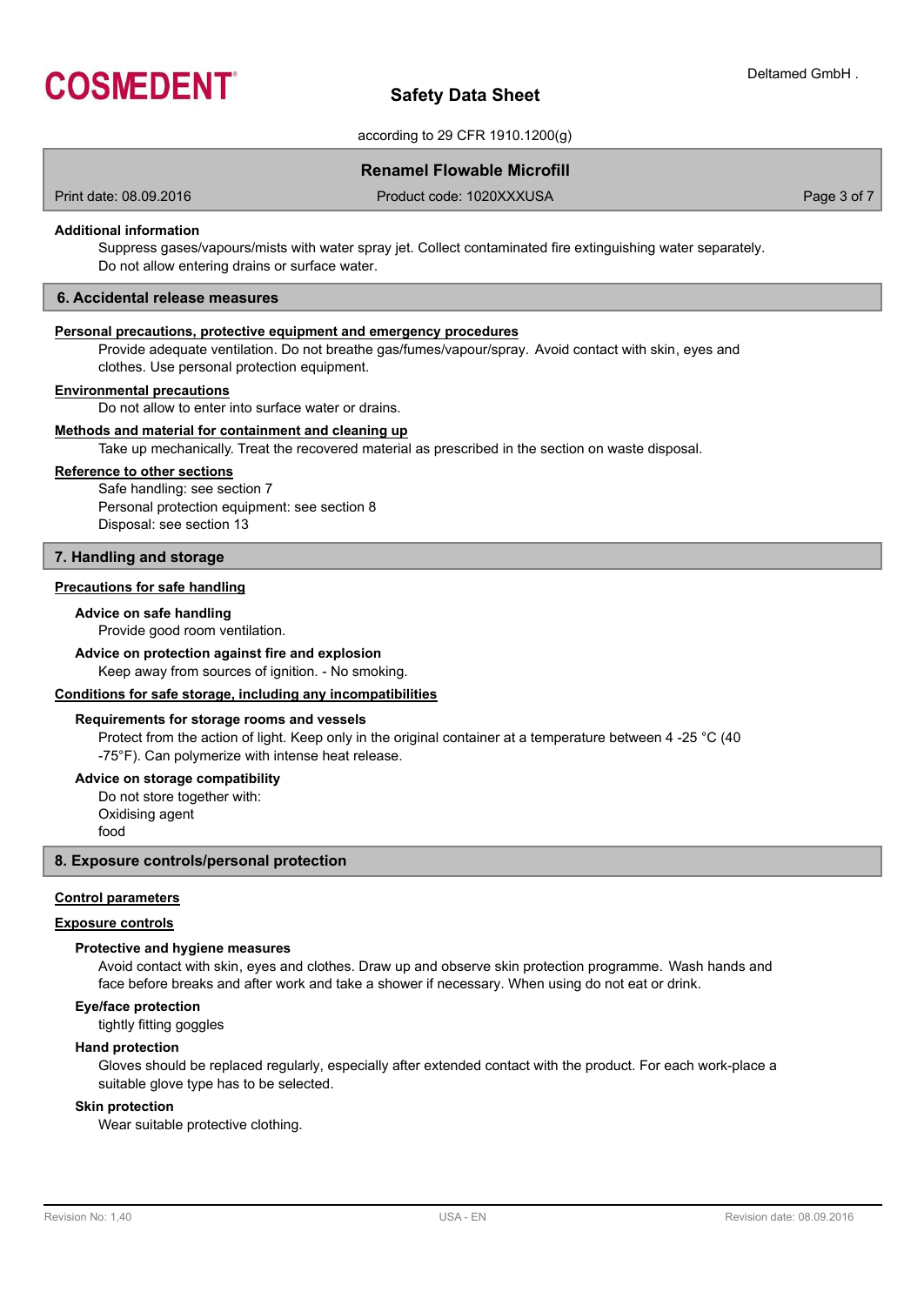

according to 29 CFR 1910.1200(g)

# **Renamel Flowable Microfill**

Print date: 08.09.2016 **Product code: 1020XXXUSA** Product code: 1020XXXUSA Page 4 of 7

# **9. Physical and chemical properties**

# **Information on basic physical and chemical properties**

| Physical state:<br>Color:     | pasty<br>various, depending on coloration |                                      |                    |
|-------------------------------|-------------------------------------------|--------------------------------------|--------------------|
| Odor:                         | hardly noticeable                         |                                      |                    |
|                               |                                           |                                      | <b>Test method</b> |
| pH-Value:                     |                                           | not determined                       |                    |
| Changes in the physical state |                                           |                                      |                    |
| $M = 1$                       |                                           | المتحال والمستحقق والمتلقات والمناور |                    |

| Meiting point/freezing point:            | not determined    |
|------------------------------------------|-------------------|
| Initial boiling point and boiling range: | not determined    |
| Flash point:                             | not applicable    |
| Sustaining combustion:                   | No data available |
| <b>Flammability</b>                      |                   |
| Solid:                                   | not applicable    |
| Gas:                                     | not applicable    |
| Lower explosion limits:                  | not determined    |
| Upper explosion limits:                  | not determined    |
| <b>Auto-ignition temperature</b>         |                   |
| Solid:                                   | not applicable    |
| Gas:                                     | not applicable    |
| Decomposition temperature:               | not determined    |
| Vapor pressure:                          | not determined    |
| Density:                                 | not determined    |
| Water solubility:                        | insoluble         |
| Partition coefficient:                   | not determined    |
| Vapor density:                           | not determined    |
| Evaporation rate:                        | not determined    |
| <b>Other information</b>                 |                   |
| Solid content:                           | not determined    |

# **10. Stability and reactivity**

# **Reactivity**

No hazardous reaction when handled and stored according to provisions.

# **Chemical stability**

Stability: Stable

The product is stable under storage at normal ambient temperatures.

# **Possibility of hazardous reactions**

Hazardous reactions: Will not occur

Polymerization with heat evolution may occur in the presence of radical forming substances (e.g. peroxides), reducing substances, and/or heavy metal ions.

# **Conditions to avoid**

Protect from the action of light. Keep only in the original container at a temperature between 4 -25 °C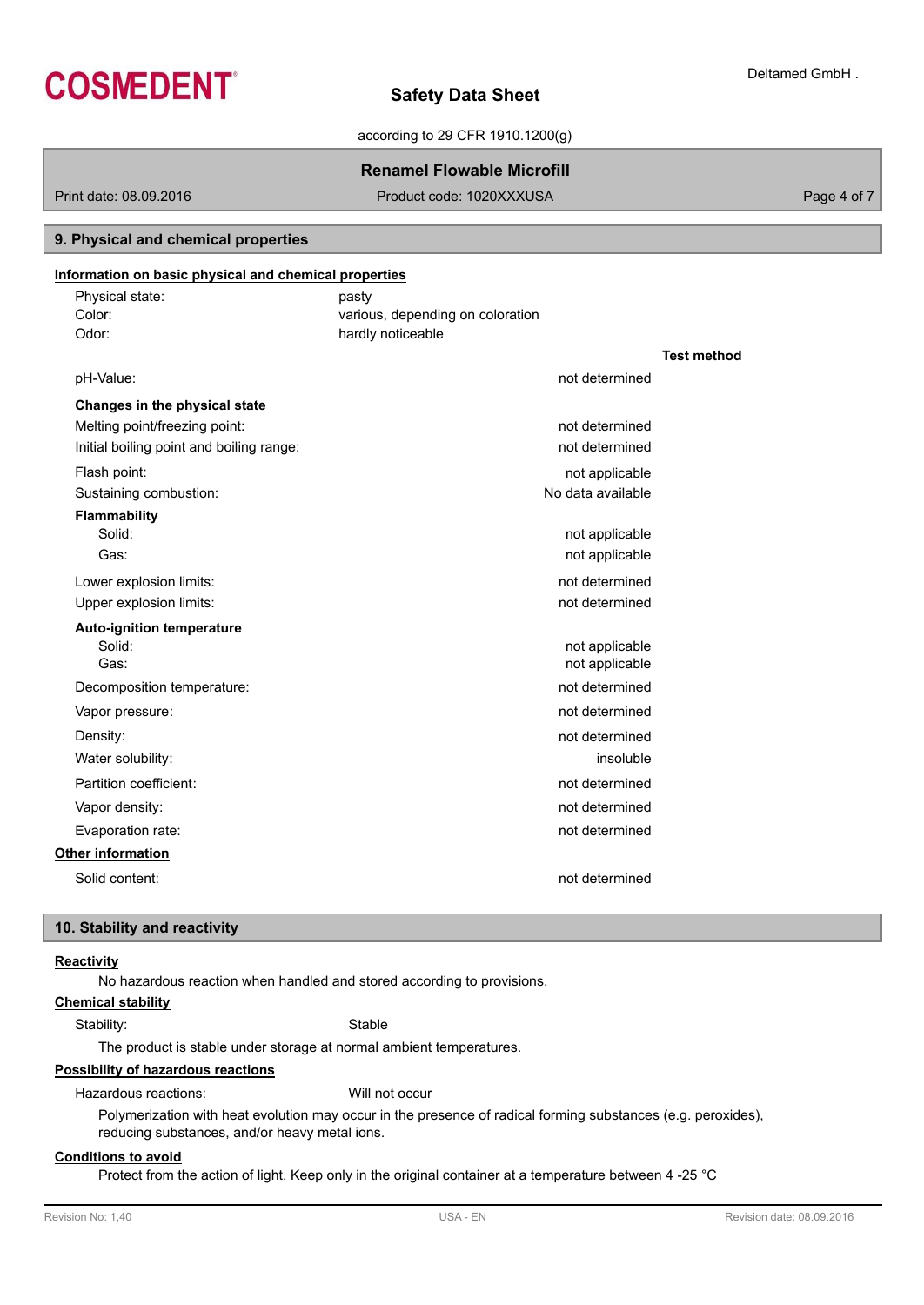

according to 29 CFR 1910.1200(g)

# **Renamel Flowable Microfill**

Print date: 08.09.2016 **Product code: 1020XXXUSA** Product code: 1020XXXUSA Page 5 of 7

(40-75°F).

# **Incompatible materials**

Oxidising agent, Reducing agent, Heavy metals, acids, Alkali (lye)

# **Hazardous decomposition products**

No known hazardous decomposition products.

# **11. Toxicological information**

#### **Information on toxicological effects**

#### **Acute toxicity**

Based on available data, the classification criteria are not met.

| CAS No     | Components                                                                          |             |              |         |                     |
|------------|-------------------------------------------------------------------------------------|-------------|--------------|---------|---------------------|
|            | Exposure route                                                                      | <b>Dose</b> |              | Species | <b>Source</b>       |
| 72869-86-4 | 7,7,9-Trimethyl-4,13-dioxo-3,14-dioxa-5,12-diaza-hexadecan-1,16-diol dimethacrylate |             |              |         |                     |
|            | oral                                                                                | LD50        | >2000 mg/kg  | Rat     | OECD <sub>401</sub> |
| 2082-81-7  | 1.4 Butanediol dimethacrylate                                                       |             |              |         |                     |
|            | oral                                                                                | LD50        | > 5000 mg/kg | IRat    | OECD <sub>401</sub> |
|            | dermal                                                                              | LD50        | > 3000 mg/kg | Rabbit  |                     |

#### **Irritation and corrosivity**

Based on available data, the classification criteria are not met.

# **Sensitizing effects**

May cause an allergic skin reaction (7,7,9-Trimethyl-4,13-dioxo-3,14-dioxa-5,12-diaza-hexadecan-1,16-diol dimethacrylate), (1,4 Butanediol dimethacrylate) Possible sensitization in case of persons suffering from hypersensitivity .

# **Carcinogenic/mutagenic/toxic effects for reproduction**

Based on available data, the classification criteria are not met.

# **Specific target organ toxicity (STOT) - single exposure**

Based on available data, the classification criteria are not met.

# **Specific target organ toxicity (STOT) - repeated exposure**

| Based on available data, the classification criteria are not met. |                                    |
|-------------------------------------------------------------------|------------------------------------|
| Carcinogenicity (NTP):                                            | None of the ingredients is listed. |
| Carcinogenicity (IARC):                                           | None of the ingredients is listed. |
| Carcinogenicity (OSHA):                                           | None of the ingredients is listed. |

#### **Aspiration hazard**

Based on available data, the classification criteria are not met.

# **Further information**

Product has not been tested. The statement is derived from the properties of the components.

# **12. Ecological information**

# **Persistence and degradability**

The product has not been tested.

# **Bioaccumulative potential**

The product has not been tested.

# **Mobility in soil**

The product has not been tested.

# **Other adverse effects**

No information available.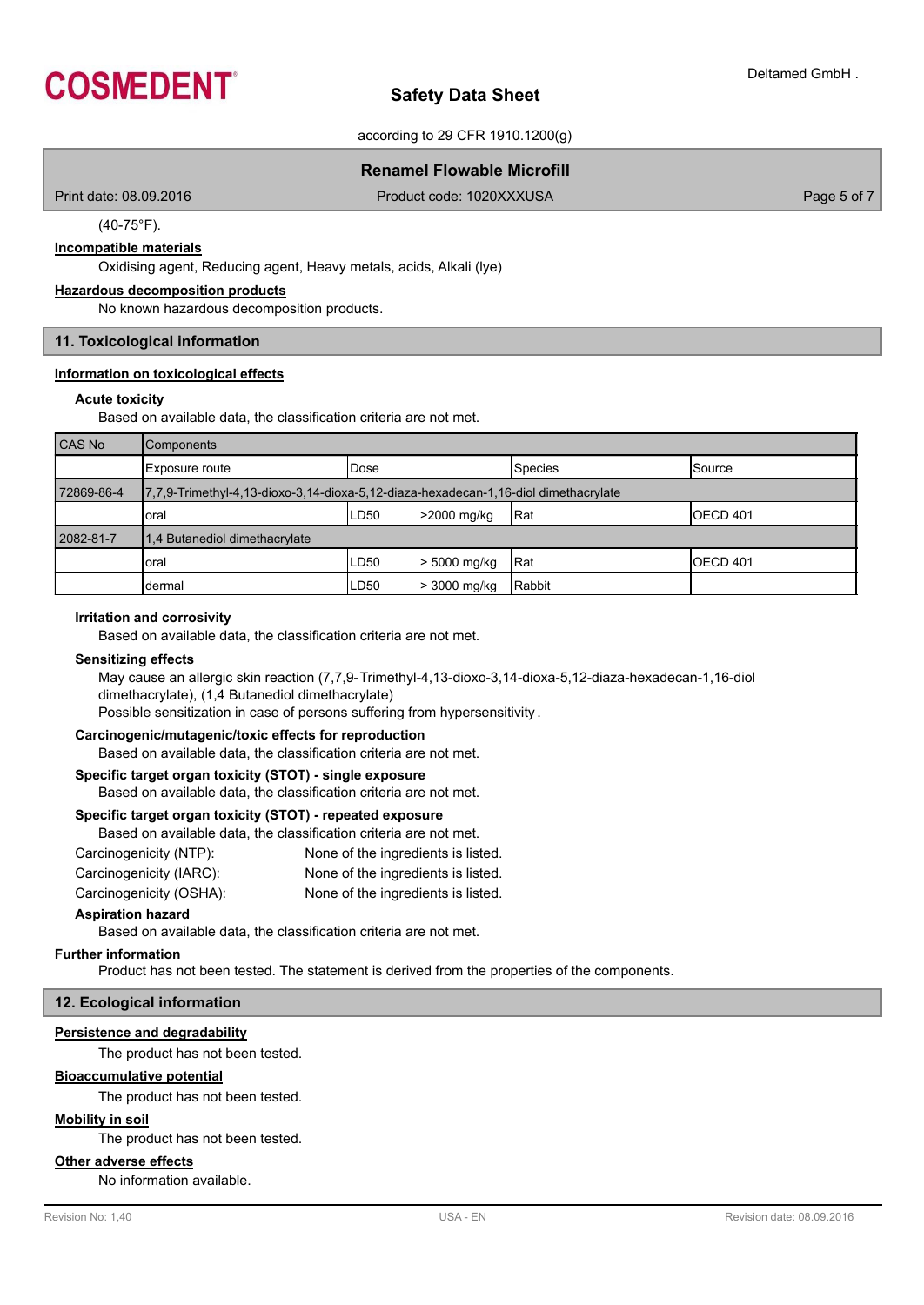

according to 29 CFR 1910.1200(g)

# **Renamel Flowable Microfill**

Print date: 08.09.2016 **Product code: 1020XXXUSA** Product code: 1020XXXUSA Page 6 of 7

# **Further information**

Do not allow uncontrolled discharge of product into the environment. Do not allow to enter into surface water or drains.

# **13. Disposal considerations**

### **Waste treatment methods**

#### **Advice on disposal**

Small quantities can be polymerized by light and the cured solid material can be disposed of with the regular garbage. Larger quantities must be disposed of following the regulations of the local authorities. Do not allow to enter into surface water or drains. Dispose of waste according to applicable legislation.

#### **Contaminated packaging**

This material and its container must be disposed of as hazardous waste. Handle contaminated packages in the same way as the substance itself.

#### **14. Transport information**

# **US DOT 49 CFR 172.101**

**Proper shipping name:** Not a hazardous material with respect to these transport regulations.

#### **Marine transport (IMDG)**

**Other applicable information**

No dangerous good in sense of these transport regulations.

# **Air transport (ICAO)**

# **Other applicable information**

No dangerous good in sense of these transport regulations.

#### **Special precautions for user**

No information available.

# **Transport in bulk according to Annex II of MARPOL 73/78 and the IBC Code**

not applicable

# **15. Regulatory information**

# **U.S. Regulations**

# **National Inventory TSCA**

All components of this product are included on the TSCA Chemical Inventory ore are not reqiured to be listed on the TSCA Chemical Inventory.

# **National regulatory information**

SARA Section 311/312 Hazards:

7,7,9-Trimethyl-4,13-dioxo-3,14-dioxa-5,12-diaza-hexadecan-1,16-diol dimethacrylate (72869-86-4):

Immediate (acute) health hazard

1,4 Butanediol dimethacrylate (2082-81-7): Immediate (acute) health hazard

Bisphenol A Diglycidyl Methacrylate (1565-94-2): Immediate (acute) health hazard

# **State Regulations**

# **Safe Drinking Water and Toxic Enforcement Act of 1986 (Proposition 65, State of California)**

This product contains no chemicals known to the State of California to cause cancer, birth defects or other reproductive harm.

# **16. Other information**

# **Hazardous Materials Information Label (HMIS)**

Health: 1